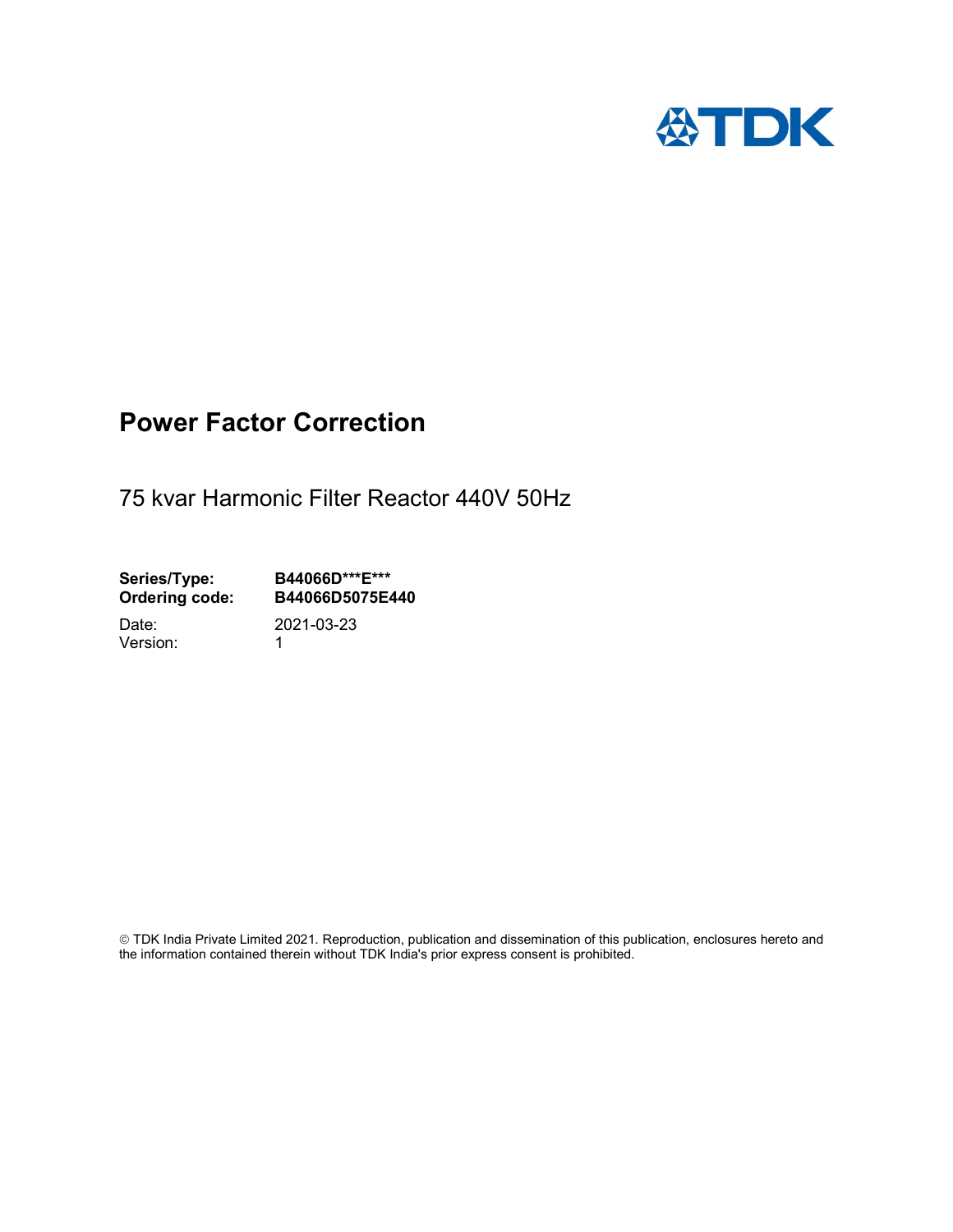

# Power Factor Correction and Content of the Content of the B44066D5075E440

# 75 kvar Harmonic Filter Reactor 440V 50Hz BA4060 B44066D\*\*\*E\*\*\*

### **Characteristics**

- $H$  Highest linearity
- Temperature control via micro switch in inner coil
- $\blacksquare$  Highest life time by high quality materials
- **Low** losses
- $\blacksquare$  High overloading capability
- Safety device, temperature micro switch
- **Aluminium foil winding**
- **Low noise**

Technical data



| De-tuning factor p                              | 5.67           | $\%$           |
|-------------------------------------------------|----------------|----------------|
| Effective filter output $Q_C$                   | 75             | kvar           |
| Rated voltage $V_R$ <sup>1)</sup>               | 440            | V              |
| Rated frequency f                               | 50             | <b>Hz</b>      |
| Ambient temperature / Insulation class          | 40 / H         | $^{\circ}C$    |
| Capacitance C delta (tot.)                      | 1163.20        | μF             |
| Inductivity L                                   | $3 \cdot 0.49$ | mH             |
| Fundamental current 11 <sup>3)</sup>            | 104.32         | A              |
| Linear up to $4$ )                              | 204.70         | A              |
| Effective current $IRMS$ <sup>2)</sup>          | 125.56         | A              |
| Rated harmonic voltages (3rd/5th/7th/11th/13th) | 0.5/6/5/3.5/3  | $\%$           |
| Temperature protection (NC)                     | yes            | $\blacksquare$ |
| Total losses $P_D$                              | 300            | W              |
| Total weight                                    | 38             | kg             |

<sup>1)</sup> Voltage rise up to 106% of rated voltage is considered in current  $I_{\text{eff}}$ .

<sup>2)</sup>  $I_{eff} = \sqrt{(I_1^2 + I_3^2 + ... I_x^2)}$ 

<sup>3)</sup>  $11 = 1.06$   $\cdot$   $I_R$  ( $I_R$  = Capacitor current 50Hz)

<sup>4)</sup> Linear current =  $2.08$   $\cdot$  I<sub>R</sub> (I<sub>R</sub> = Capacitor current 50Hz)

#### **Connection**

| Line                | 1U1-1V1-1W1   |
|---------------------|---------------|
| Capacitors          | l 1U2-1V2-1W2 |
| Temperature control | 1 O<br>ے- ا   |

# Reference standard IEC60076-6

CAP FILM ES PFC PM 2021-03-23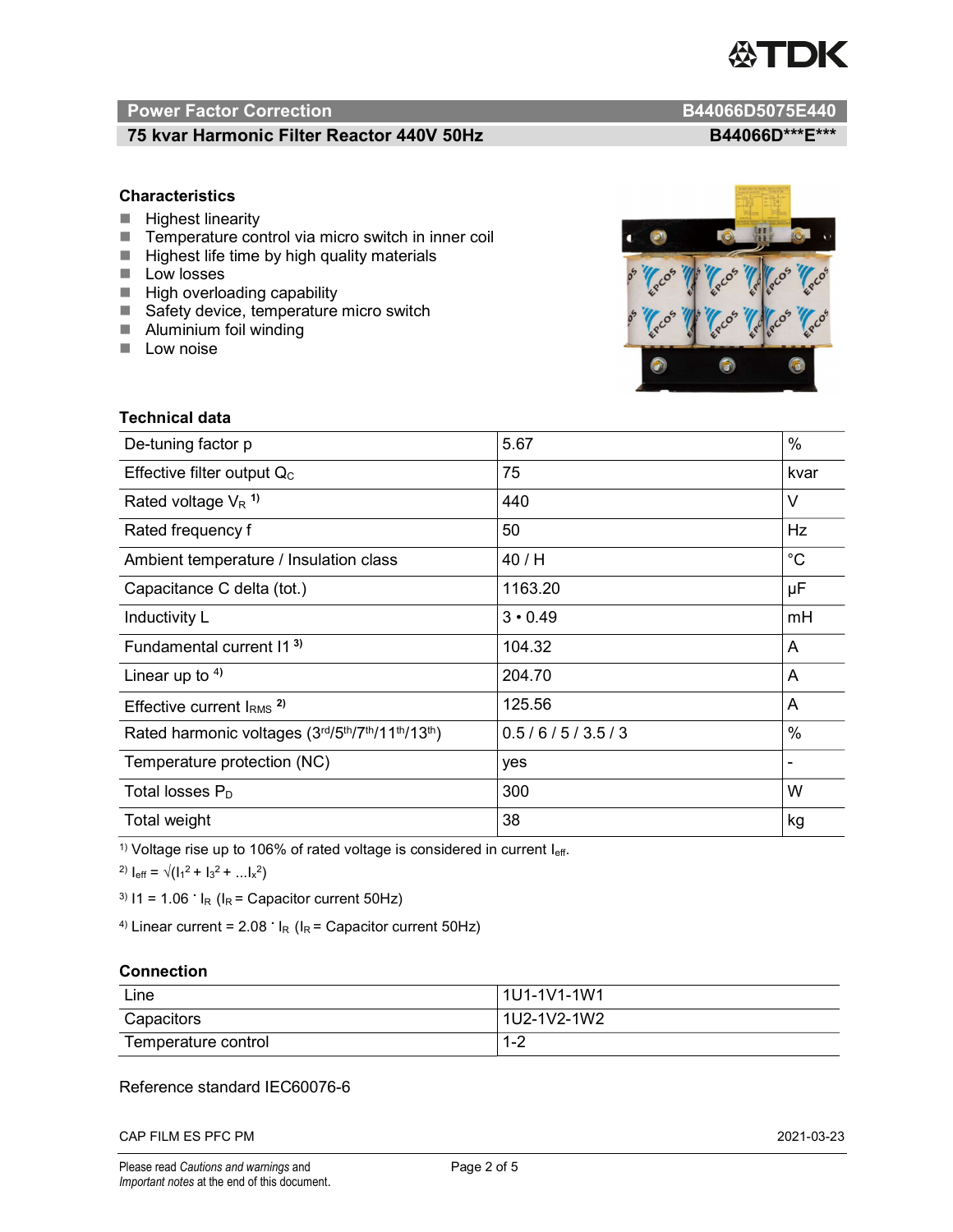

#### Power Factor Correction and B44066D5075E440

# 75 kvar Harmonic Filter Reactor 440V 50Hz B44066D\*\*\*E\*\*\*

#### Dimensional drawings



#### **Dimensions**

| L/mm  | 310     | b/mm  | 150  |
|-------|---------|-------|------|
| H/mm  | 270     | e/mm  | 99±5 |
| W/mm  | 180±5   | d1/mm | 10.8 |
| 11/mm | 265     | d2/mm | 15.5 |
| 12/mm | 265     | A     | 175  |
| n1/mm | 150     | В     | 132  |
| n2/mm | $135+3$ | Ø     | 10.5 |

#### Cautions and warnings

- Do not install the reactor in case of any visible damages.
- Installation must be done by skilled personnel only.
- Do not use or store harmonic filter reactors in corrosive atmosphere, especially where chloride gas, sulphide gas, acid, alkali, salt or similar substances are present.
- Do not touch the device during operation: all electrically active parts of this equipment such as windings, electronic components, leads, fuses and terminals carry a dangerous voltage which can lead to burns or electric shock.
- Covers which protect these electrically active parts from being touched must not be opened or removed during operation.
- Before any assembly or maintenance work is started, all installations and equipment must be disconnected from the power source.
- Noncompliance with these instructions may lead to death, serious injury or major damage to equipment.

FAILURE TO FOLLOW CAUTIONS MAY RESULT, WORST CASE, IN PREMATURE FAILURES OR PHYSICAL INJURY.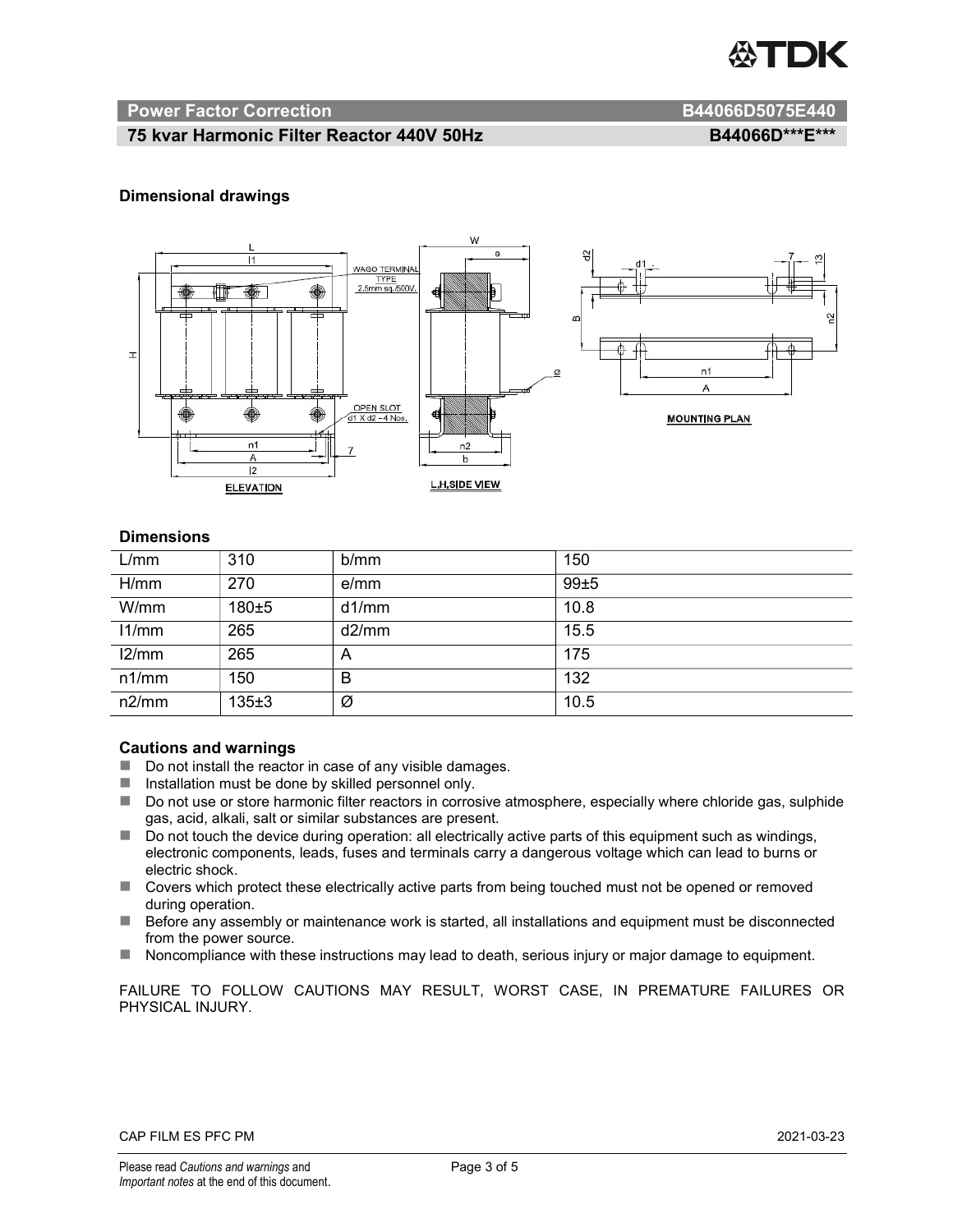

# Power Factor Correction **B44066D5075E440**

## 75 kvar Harmonic Filter Reactor 440V 50Hz BA4066D\*\*\*E\*\*\*

The following applies to all products named in this publication:

- 1. Some parts of this publication contain statements about the suitability of our products for certain areas of application. These statements are based on our knowledge of typical requirements that are often placed on our products in the areas of application concerned. We nevertheless expressly point out that such statements cannot be regarded as binding statements about the suitability of our products for a particular customer application. As a rule we are either unfamiliar with individual customer applications or less familiar with them than the customers themselves. For these reasons, it is always ultimately incumbent on the customer to check and decide whether a product with the properties described in the product specification is suitable for use in a particular customer application.
- 2. We also point out that in individual cases, a malfunction of electronic components or failure before the end of their usual service life cannot be completely ruled out in the current state of the art, even if they are operated as specified. In customer applications requiring a very high level of operational safety and especially in customer applications in which the malfunction or failure of an electronic component could endanger human life or health (e.g. in accident prevention or life-saving systems), it must therefore be ensured by means of suitable design of the customer application or other action taken by the customer (e.g. installation of protective circuitry or redundancy) that no injury or damage is sustained by third parties in the event of malfunction or failure of an electronic component.
- 3. The warnings, cautions and product-specific notes must be observed.
- 4. In order to satisfy certain technical requirements, some of the products described in this publication may contain substances subject to restrictions in certain jurisdictions (e.g. because they are classed as hazardous). Useful information on this will be found in our Material Data Sheets on the Internet (www.tdk-electronics.tdk.com/material). Should you have any more detailed questions, please contact our sales offices.
- 5. We constantly strive to improve our products. Consequently, the products described in this publication may change from time to time. The same is true of the corresponding product specifications. Please check therefore to what extent product descriptions and specifications contained in this publication are still applicable before or when you place an order.

We also reserve the right to discontinue production and delivery of products. Consequently, we cannot guarantee that all products named in this publication will always be available. The aforementioned does not apply in the case of individual agreements deviating from the foregoing for customer-specific products.

- 6. Unless otherwise agreed in individual contracts, all orders are subject to our General Terms and Conditions of Supply.
- 7. Our manufacturing sites serving the automotive business apply the IATF 16949 standard. The IATF certifications confirm our compliance with requirements regarding the quality management system in the automotive industry. Referring to customer requirements and customer specific requirements ("CSR") TDK always has and will continue to have the policy of respecting individual agreements. Even if IATF 16949 may appear to support the acceptance of unilateral requirements, we hereby like to emphasize that only requirements mutually agreed upon can and will be implemented in our Quality Management System. For clarification purposes we like to point out that obligations from IATF 16949 shall only become legally binding if individually agreed upon.